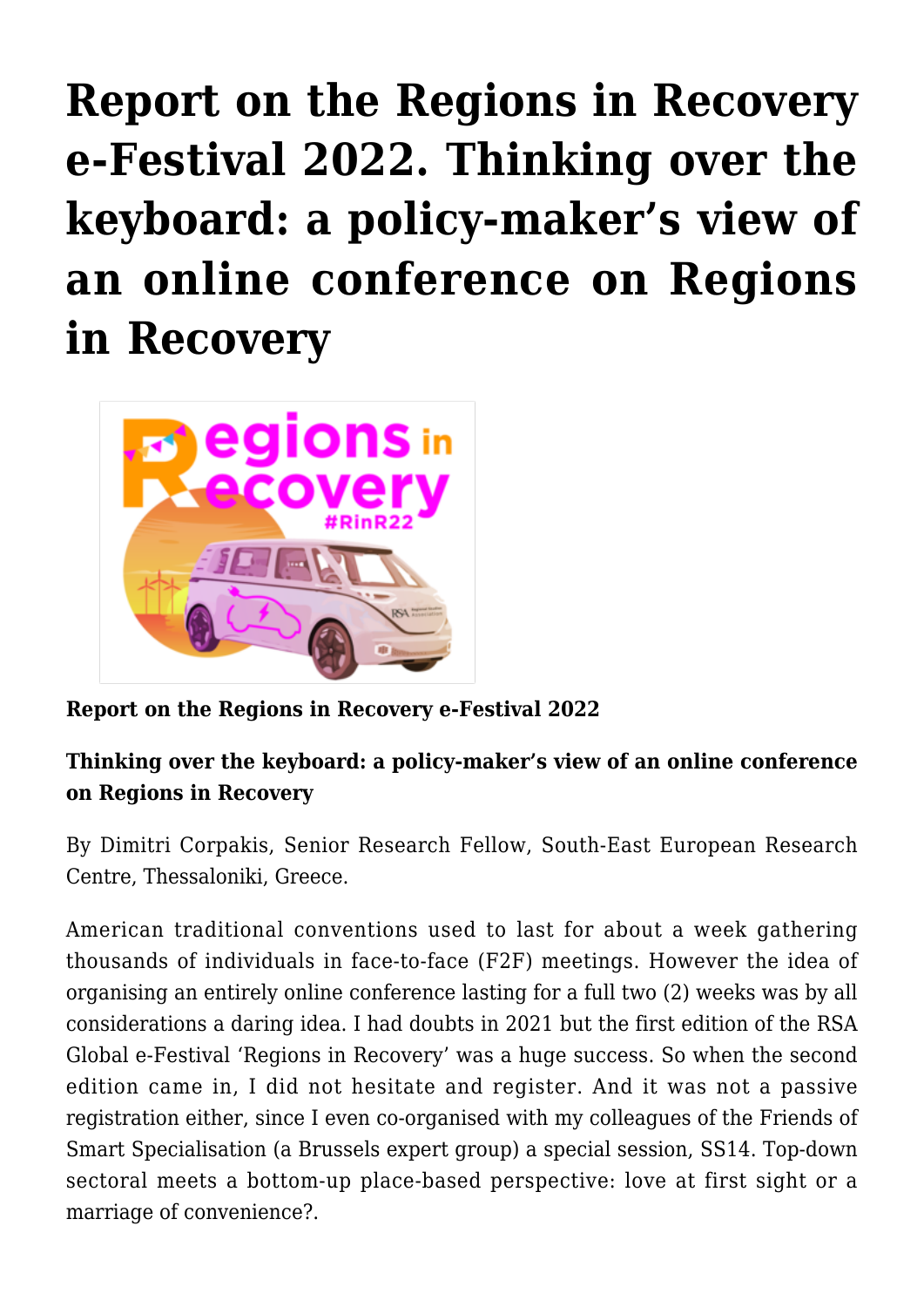The title of the conference (*[Regions in Recovery Second Edition 2022 – Re](https://www.regionalstudies.org/events/rinr2022/)[imagining Regions](https://www.regionalstudies.org/events/rinr2022/)*) might look general and all-encompassing, but beyond being an inclusive event, this proved a thorough, incisive and thoughtful intellectual exercise. Centred on regional scientists and academics, the conference also attracted policy-makers and policy-shapers of all levels, leading to great debates that I am afraid could only be made online. This is a crucial point that has not to be neglected in the future as everybody takes a blind dive in the so-called 'postpandemic' era. As I started my Commission career in the IT research sector I had been dreaming for such events as of the early nineties, and I was finally not very wrong in terms of their productivity. But time will tell.

I would not dare writing an exhaustive report on the main findings of the conference, but I would rather say it offered a huge consolidation of what I knew already or of what I thought I knew about the State of the Regions in the EU and far beyond. Persisting inequalities amongst EU regions were again confirmed by

the  $8<sup>th</sup>$  edition of the [Cohesion Report](https://ec.europa.eu/regional_policy/en/information/cohesion-report/) that also stressed the growing innovation divide, a demographic structure dominated by an aging population, a growing rural discontent with threatening political impact across the continent, persistent low quality of governance and the threat of continuing silo (often place-agnostic) policies that risk to hamper the Union's march towards the green and digital transition and erect barriers to relevant public and private investment for these goals.

Today regions are torn out in their effort on the one hand to adopt a sustainability course, decarbonizing their industry or agriculture while at the same time thriving on innovation that is not always reminiscent of Silicon Valley models (*Dan Breznitz*). One of the major difficulties for doing this is to identify their change agents that could be delivering on the new goals, while keeping the transition under a fair context. For this to happen, quadruple helix constellations (involving universities, industry, government and civil society organisations) are key. Universities in particular have a particular role devising an original regional engagement (*Pinheiro, Nordstand Berg, Iakovleva, Thomas, and Benneworth)*, striking a balance between their drive for excellence and a mission on engaging with their local communities. However charting a path to innovation is a complex process depending a lot on strategies of local firms, their diversification and branching (*Jason Deegan)*. The behaviour of firms, their resistance and adaptation capabilities to technological change have largely defined the fate of many regions,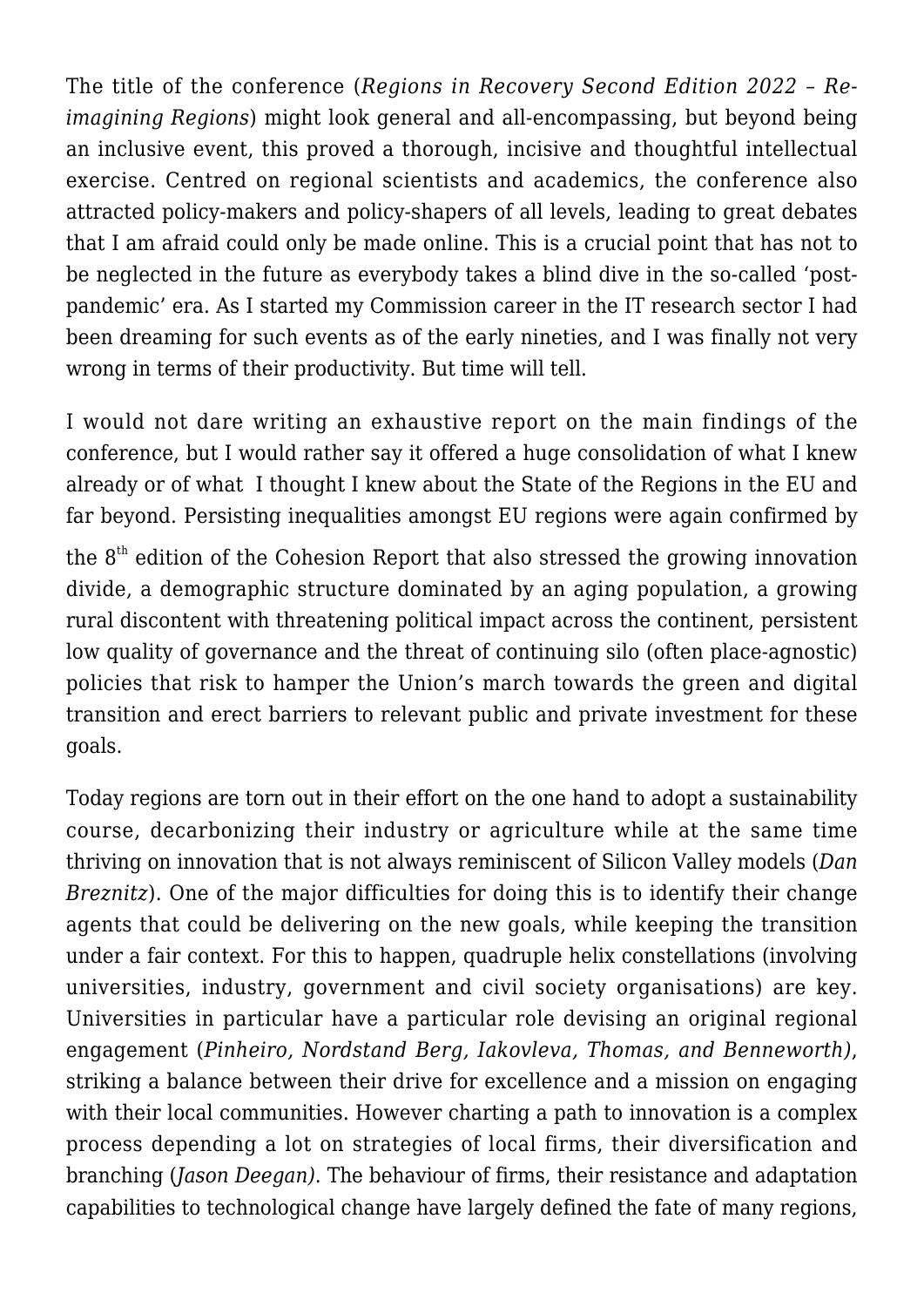now branded as 'left behind places' where the role of critical events and selfreinforcing processes seems determinant (*Pinoncely*). Activating change agents, especially in old industrial regions *(Pisa, Hruska)* proves hard, a process that can possibly be improved through efforts of the public sector, or through more global planning strategies like 'balance metropolises' *(Pinoncely)*.

The way innovation is driving regions is contested: from traditional high-tech agents and the culture of start-ups to a more conventional '*economic gardening*' theory, regions are experimenting in a context of evolving globalisation: the attention of policy makers is drawn to four (4) basic fundamentals: (a) the flows of global-local knowledge (b) the interplay between public and semi-public goods (c) the local firms ecosystem (d) the co-evolution of public policy principles *(Dan Breznitz)*. The systemic role of creative industries for innovation is increasingly recognised *(Lee)* but the need for broader metrics too *(Castaldi)*. Digitalisation trends while important for reinforcing innovative capacity, present risks for left behind places as they create disruptive change to which such regions have difficulties to respond or adapt on time *(Mesquita, Fernandes)*.

Regions evolve today in a disrupted geopolitical environment, where the reconfiguration of capital streams and new value chains create uncertainty and disorientation. The closing plenary focused on the return of the state capitalism *(Alami and Dixon, Lobao, Fan Lim)*. At the start of the 21st century, state capitalism looks like making a big comeback, however we need still to decipher the concept, as it is far more complex than it seems. State capitalism means basically the proliferation of sovereign wealth funds, of state-owned enterprises (through increased participation of state agents in intensification of cross-border mergers and acquisitions, cross-listing of shares, international portfolio investment and foreign direct investment). This has a direct impact on national and regional development and it is also marked through the return of the State on heavy technology and industrial policies, but also through other forms of economic policies (mercantilist economic nationalist policies, unconventional monetary policies or even massive bailouts of the private sector).

However pronounced these phenomena, the term 'state capitalism' is heavily questioned in academic terms. It could be considered rather as a particular expression of the capitalist state. During the pandemic, the state made an impressive intervention on fiscal issues to support the failing economy (for example the US fiscal support in the context of the Covid-19 pandemic amounted